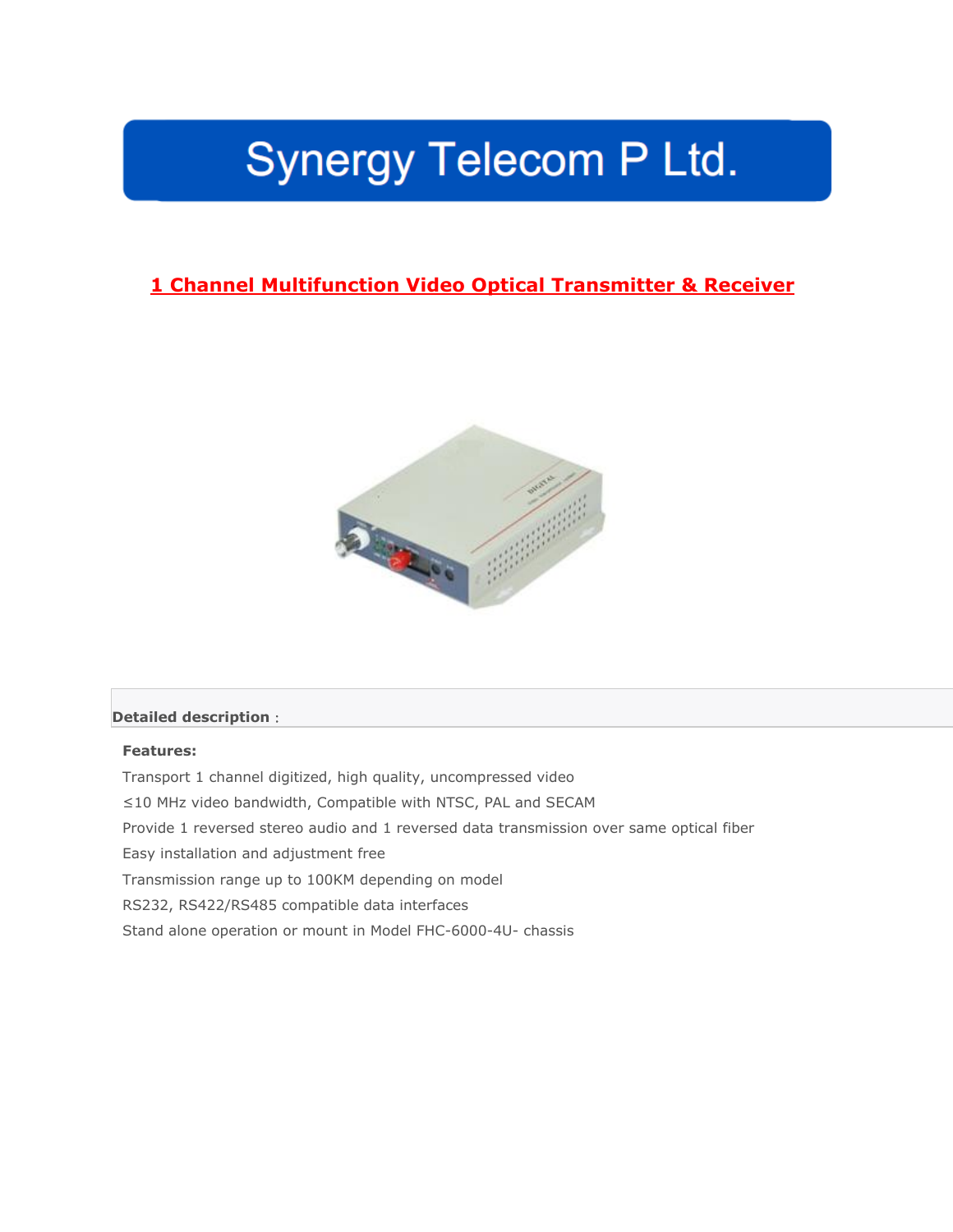### **Specifications**

Power: 220VAC/50Hz, standalone device [1A@5VDC](mailto:1A@5VDC) for rack card Indicators: Power, Link Status, Video Signal Audio status, Data traffic Video: Format: PAL/NTSC/SECAM Video Signal: 1Vp-p, 75Ω Digitization: 8/10bits Bandwidth 8MHz DG <1% DP <0.5o SNR >60dB(weighted) Connectors: 1 BNCs Physical Dimensions: 175\*25.3\*222(mm) Card 100\*57\*21(mm) Standalone Audio Channel: 1 stereo audio Audio Input: unbalanced, 600Ohms Digitization: [16bit@48k](mailto:16bit@48k) Frequency: 10Hz to 20KHz SNR: >70dB Connector: RCA Data: Channel: 1, Reversed Data Rate: 0~~180Kbps/channel Selectable RS-232/RS-422/RS-485 Connector: RJ45 Environment: Operating: -40℃~+75℃ Storage: -40℃~+85℃ Humidity: 0-95% Non-Condensing